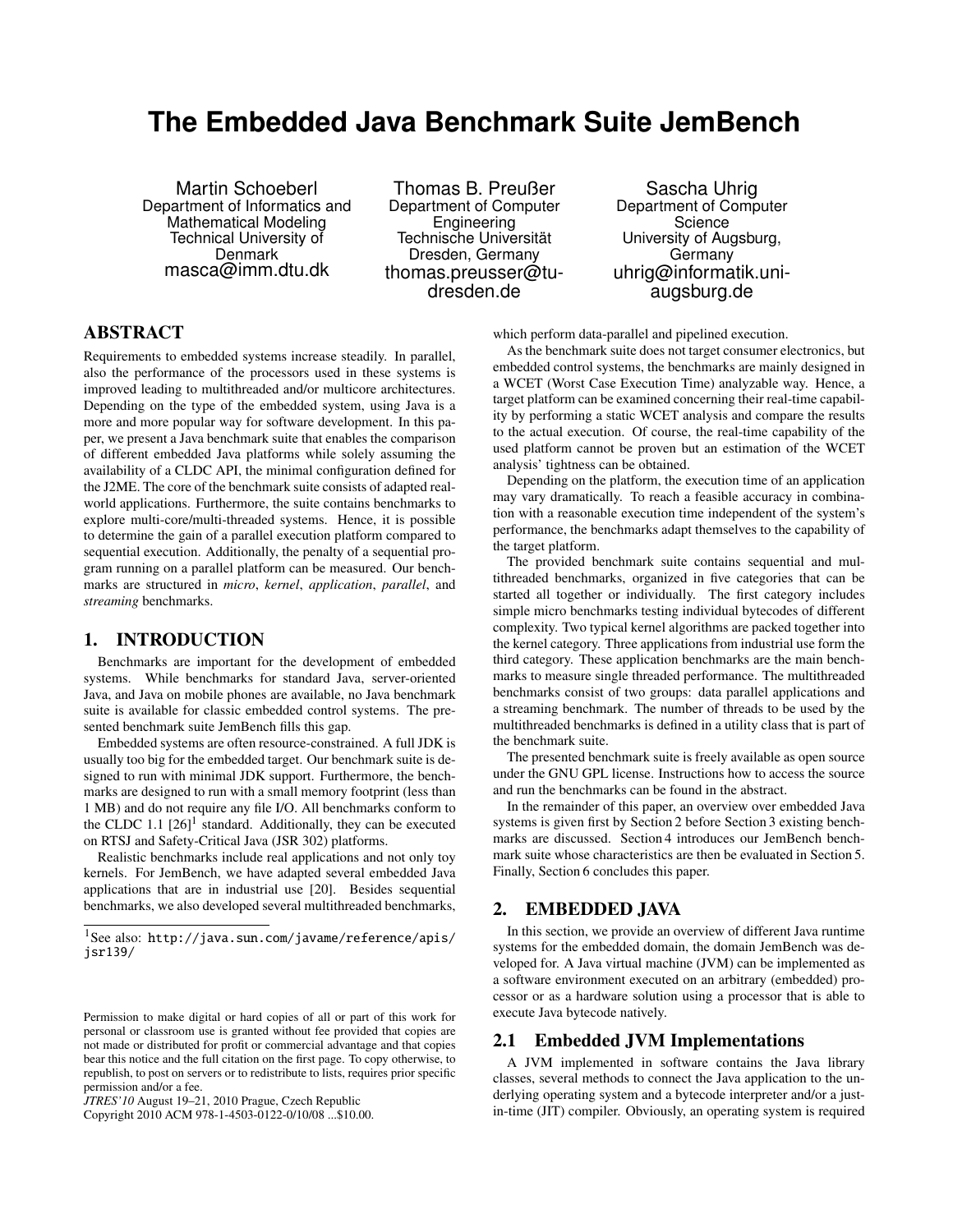that is responsible for the native I/O, such as file and network access. The supported Java standard depends on the available resources and the actual JVM implementation.

Examples of software implemented JVMs that can run in an embedded setting (among others) are the JamaicaVM [\[22\]](#page-6-2), IBM J9 VM,<sup>[2](#page-1-1)</sup> PERC Pico [\[2\]](#page-5-2), KertasarieVM,<sup>[3](#page-1-2)</sup> KVM [\[25\]](#page-6-3), Squawk [\[23\]](#page-6-4), CACAO [\[14\]](#page-6-5), and Fiji VM [\[18\]](#page-6-6).

# 2.2 Java Processors

In contrast to the software implementations, Java processors do not require any interpreter or compiler. In general, the operating system functionalities are also implemented in Java leading to a homogeneous control flow from the application to the I/O. Additional abstraction layers are not required. Moreover, the exception concept can be used also at the I/O level that means an explicit error handling in every hierarchy level is not required (try/catch blocks do not need extra bytecode instructions in the normal program flow).

Regarding the real-time capability, Java processors benefit from the omitted software JVM and operating system. Hence, it is sufficient that the processor and the JVM libraries are designed in a real-time capable way. JOP [\[17\]](#page-6-7), SHAP [\[29\]](#page-6-8), jamuth [\[28\]](#page-6-9), aJile [\[1\]](#page-5-3), and picoJava [\[9\]](#page-6-10) are some examples of Java processors.

# 2.3 Real-Time and Safety-Critical Java

The Real-Time Specification for Java (RTSJ) [\[6\]](#page-6-11) is an approach to enable Java for embedded systems. With a stricter definition of the scheduling algorithm and a memory model that avoids garbage collection, the RTSJ targets embedded real-time systems. RTSJ is defined under Java 2 ME with the restricted library of the CLDC. Therefore, JemBench shall be executable on all confirming RTSJ implementations. It has to be noted that most vendors of RTSJ implementations provide the JDK of the Java SE in version 1.5 or 1.6.

The Safety-Critical Java (SCJ) specification [\[12\]](#page-6-12) is under development within the Java Community Process (JSR 302). A first draft for public review is expected this year. SCJ is intended for safetycritical applications that need to be certified. SCJ defines three levels of compliance: level 0 represents a cyclic executive, level 1 a static defined mission with preemptive scheduling, and level 2 allows dynamically created submissions. To simplify the certification process SCJ defines a very small subset of the standard library. As one of the authors is member of the SCJ expert group, we have access to early drafts of the specification. We developed JemBench according to the library definition of SCJ. All JemBench benchmarks shall be able to execute on all levels of SCJ.

SCJ implementations are currently under development, e.g., on top of the research JVM OVM [\[3\]](#page-5-4). A reference implementation of SCJ that executes on top of the RTSJ is under development by the SCJ expert group and will be freely available with the SCJ specification.

# <span id="page-1-0"></span>3. RELATED WORK

Several benchmarks for server and desktop JVMs are available, as described in this section. Benchmarks for embedded Java are not so common, and the few available target the mobile phone platform Java ME.

# 3.1 Java Standard Edition

DaCapo [\[4\]](#page-6-13) is an open-source benchmark for Java that is intended to better serve the Java community than SPEC JVM98. The collection of benchmarks includes more complex code, more object-oriented applications, and puts more stress on the dynamic memory management. DaCapo has become the standard benchmark for the GC research community. DaCapo uses open-source tools and applications such as a parser generator, bytecode optimizer, graph plotting, Eclipse, an SQL database engine, a python interpreter, text index and search, source code analyzer, and an XSLT processor. The authors also argue for investing more effort in sound benchmarking methodologies [\[5\]](#page-6-14). The proposed embedded benchmark suite is our contribution to this field for a specific application domain, which is still underrepresented.

The SPECjvm2008<sup>[4](#page-0-2)</sup> focuses on kernel applications for both client and server side Java systems. The benchmark results are obtained by single-threaded as well as multi-threaded applications using multiple logical processor cores (physical cores or hardware threads). Even though the benchmarks require little I/O and no offchip network communication they are not well-suited for embedded devices because the full J2SE standard API is required. The SPEC website highlights that the SPECjvm2008 uses real-world applications and also domain specific benchmarks (e.g., XML processing, cryptography). Furthermore, the benchmark results are influenced by the operating system and the hardware platform where the JVM executes.

The SPEC $j$ bb2005<sup>[4](#page-1-3)</sup> benchmark emulates a three-tier business application. Multiple warehouse databases are implemented as Java Collection objects containing about 25 MB of data. So-called customer threads place new requests or status updates. Additionally, internal stock updates and payment reports are generated. The focus of this benchmark is the performance and the scalability of the middle-tier, which is stressed by the customer threads with new requests. Besides the JRE, no additional libraries or system capabilities are required.

Doherty [\[8\]](#page-6-15) extended the SPECjbb2005 to the so-called SPECjbb2005rt. The modified benchmark measures the response times of the requests to the middle-tier and delivers a histogram. Besides the average time also the maximum observed response time is reported. This benchmark is intended to be used by JVM suppliers to demonstrate the real-time capabilities of their products. Of course, this benchmark is neither suitable for embedded systems with restricted resources nor can it be used to proof any hard realtime capability of a system.

All described Java SE benchmarks are too heavy for embedded Java. They need a full Java environment with file I/O and usually several MB of heap memory, which both is seldom available in embedded systems.

# 3.2 Embedded Java

The Embedded CaffeineMark [\[16\]](#page-6-16) was introduced by the Pendragon Software Corporation. It is an adopted version of the complete CaffeineMark suite reduced to the following benchmarks: *Sieve*, *Loop*, *Logic*, *Method*, *String* and *Float*. The *Graphics*, *Image*, and *Dialog* benchmarks are omitted because they require a complex graphical interface that is not present on most small embedded systems. Embedded CaffeineMark is a typical collection of kernel benchmarks, which can give some guidance in performance improvement, but shall not be used for system comparisons.

GrinderBench<sup>[5](#page-1-4)</sup> targets the mobile phone platform. It contains

<span id="page-1-1"></span><sup>2</sup><http://www.ibm.com/developerworks/java>

<span id="page-1-2"></span><sup>3</sup><http://www.kertasarie.de>

<span id="page-1-4"></span><span id="page-1-3"></span><sup>4</sup><http://www.spec.org/jbb2005/docs/WhitePaper.html> <sup>5</sup><http://www.grinderbench.com/>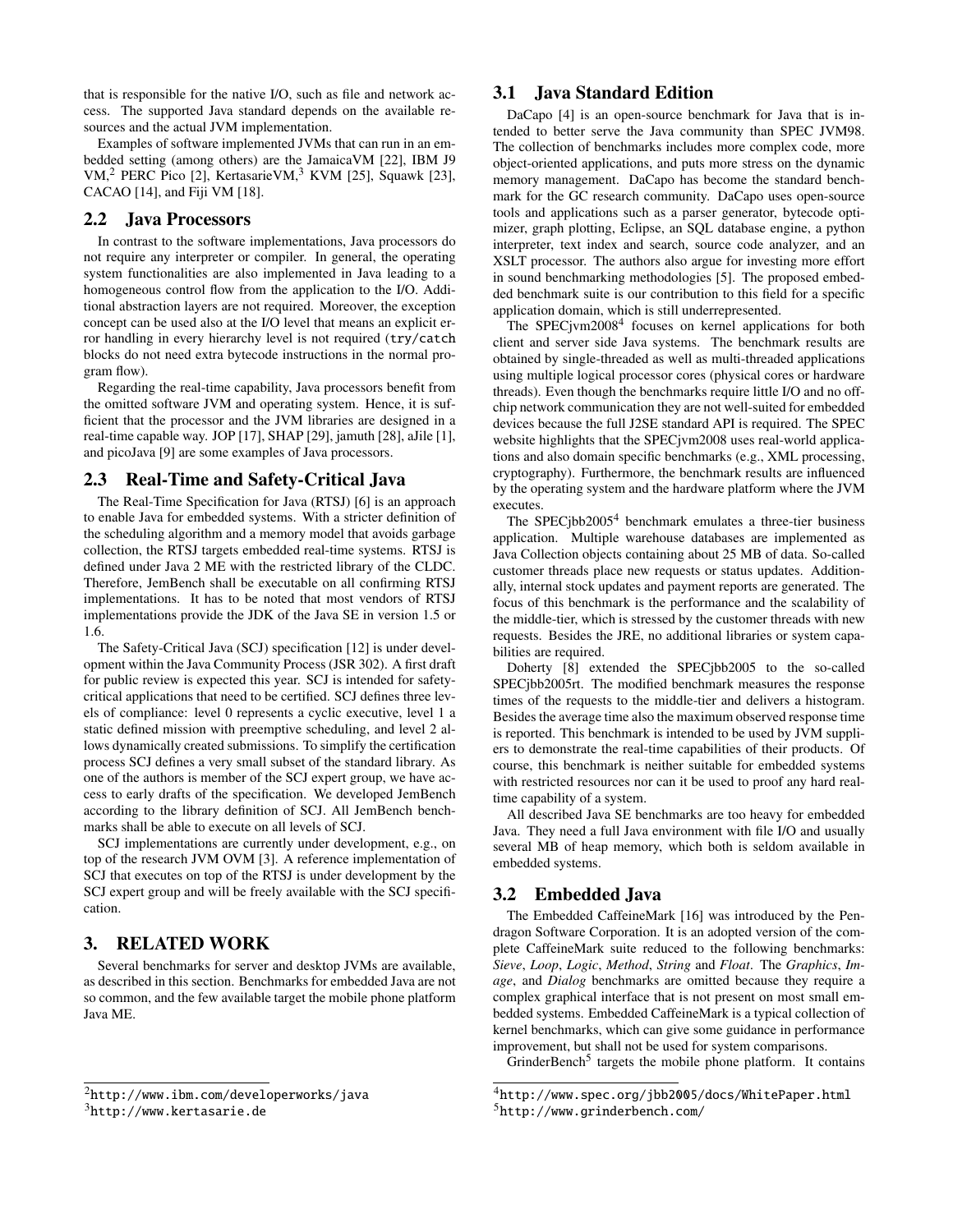five different kernel benchmarks: *Chess*, *Crypto*, *KXML*, *Parallel*, and *Png*. Because the benchmark suite focuses on CLDC and CDC devices, only kernel algorithms are tested. Any kind of I/O is not considered. The algorithms are taken from typical mobile phone applications i.e., they are based on entertainment and not on industrial/real-time requirements.

Another benchmark suite targeting devices with restricted resources is the PennBench [\[7\]](#page-6-17). It offers 12 benchmarks that mainly represent complete applications like a calculator, an email viewer, a jpeg viewer, a video stream viewer, and a web browser. The MIDP capability of the target platform is required.

The Mälardalen Real-Time Research Center provides opensource C benchmarks as WCET analysis tool challenges [\[15\]](#page-6-18). Those benchmarks have been ported to Java by Trevor Harmon [\[10\]](#page-6-19). The benchmarks are basically kernel benchmarks to stress WCET analysis tools and not real applications. Many of them consist just of a single function. Furthermore, as the original code is in C the benchmarks are not object oriented.

The benchmark that is closest related to JemBench is CDx [\[13\]](#page-6-20). CDx is a collision detector implemented as test case for the RTSJ. Besides targeting the RTSJ, CDx is also available for standard Java. However, in both cases the JDK of Java SE is assumed. CDx contains a single periodic task that implements the collision detection. Another thread that generates the radar frame can be started to generate garbage to test real-time garbage collection.

# <span id="page-2-0"></span>4. THE JemBench SUITE

The JemBench benchmark suite is implemented in plain Java against a J2ME API, considering also the restrictions of CLDC 1.0 and the available library in SCJ. The classfiles of the benchmark are generated by a standard Java source compiler. It does not contain classfiles assembled or manipulated manually.

### 4.1 Benchmark Architecture

The performance of embedded systems can vary in the order of several magnitudes. As to extract valid results in a reasonable time with reasonable accuracy, the benchmark needs to adapt dynamically to the underlying platform. JemBench performs this adaptation by exponentially increasing the number of iterations of a benchmark until a minimum execution time threshold is exceeded. The performance is then reported based on this conclusive run and normalized to iterations per second. The greater the reported number is, the higher is the performance.

The JemBench suite includes several types of benchmarks. On a first level, sequential benchmarks can be distinguished from parallel ones. While the former focus on the evaluation of a single execution engine, the latter target systems with hardware support for parallel thread execution. Both groups of benchmarks are further subdivided by the structure of the workloads of the comprised individual benchmarks.

# 4.2 Sequential Benchmarks

The sequential benchmarks measure the performance of a single execution engine on different levels of abstraction:

#### Micro Benchmarks

target individual bytecodes or short typical bytecode sequences;

#### Kernel Benchmarks

comprise a tight computational kernel; and

#### Application Benchmarks

execute a small application that is structured into multiple methods of several classes.

### *4.2.1 Micro Benchmarks*

The micro benchmarks target the evaluation of the execution performance of single bytecodes or short bytecode sequences that cover all features of Java execution individually. The obtained results allow the comparison of the implementations of the same feature across different platforms. It is important to note that these benchmarks do not measure a workload that comprises any realistic instruction mix. Quite on the contrary, the employed measurement approach is particularly designed to extract the performance figures for the targeted bytecode sequence only. Even the necessary benchmark overhead is explicitly discounted from the measurement.

The micro benchmarks are useful for evaluation of Java processors or interpreting JVMs. A compiling JVM will optimize the loop kernel in a way that the results will be meaningless. The main motivation for the micro benchmarks stems from the intention to evaluate the optimization of individual bytecodes of the author's Java processors.

The micro benchmarks contained in the JemBench suite cover all relevant aspects of Java execution:

- arithmetic operations,
- array access.
- class and instance field access,
- branching (taken and not taken),
- static, instance and interface method invocations,
- type checking, and
- synchronized block and method executions.

Aiming at a measurement on the level of individual bytecodes, the micro benchmarks require a sophisticated measuring approach. In particular, this must discount the control overhead induced by the benchmarking itself, which would otherwise dominate the execution time. Thus, JemBench cannot simply execute the target bytecode within a loop but rather employs a full measurement loop and an overhead loop. The bodies of these merely differ in a minimal bytecode sequence containing the targeted instruction. The relevant measurement is then obtained as the difference of the execution times of these two loops. A small example illustrating this approach is shown in Figure [1](#page-3-0) for the GETFIELD bytecode instruction.

The benchmarks calculate a result within the benchmark loop and the overhead loop that is returned from the method. Local optimization cannot optimize away the instructions in the loop. This is the very reason why the example of Figure [1](#page-3-0) must also contain a GETFIELD bytecode in the overhead loop. While a plain assignment of t=t would certainly suffice, it would establish a rather obvious empty operation and, thus, an easy optimization target. This is prevented by the indirection through a heap object.

The micro benchmarks are very concise. Their execution exposes a great degree of locality. Therefore, the obtained measurements typically resemble best cases benefitting from code and data caching. We currently do not consider hotspot execution with dynamic code recompilation as a relevant technique for small embedded devices. It is, nonetheless, important to be aware of the fact this technique may not only introduce execution jitter but that very aggressive optimizers might even fail these simple benchmarks.

It has to be noted that the synchronized block and method benchmarks are executed in a single thread setting. A common technique in JVMs is to optimize the common case (no lock contention) and defer the full implementation of synchronization either when the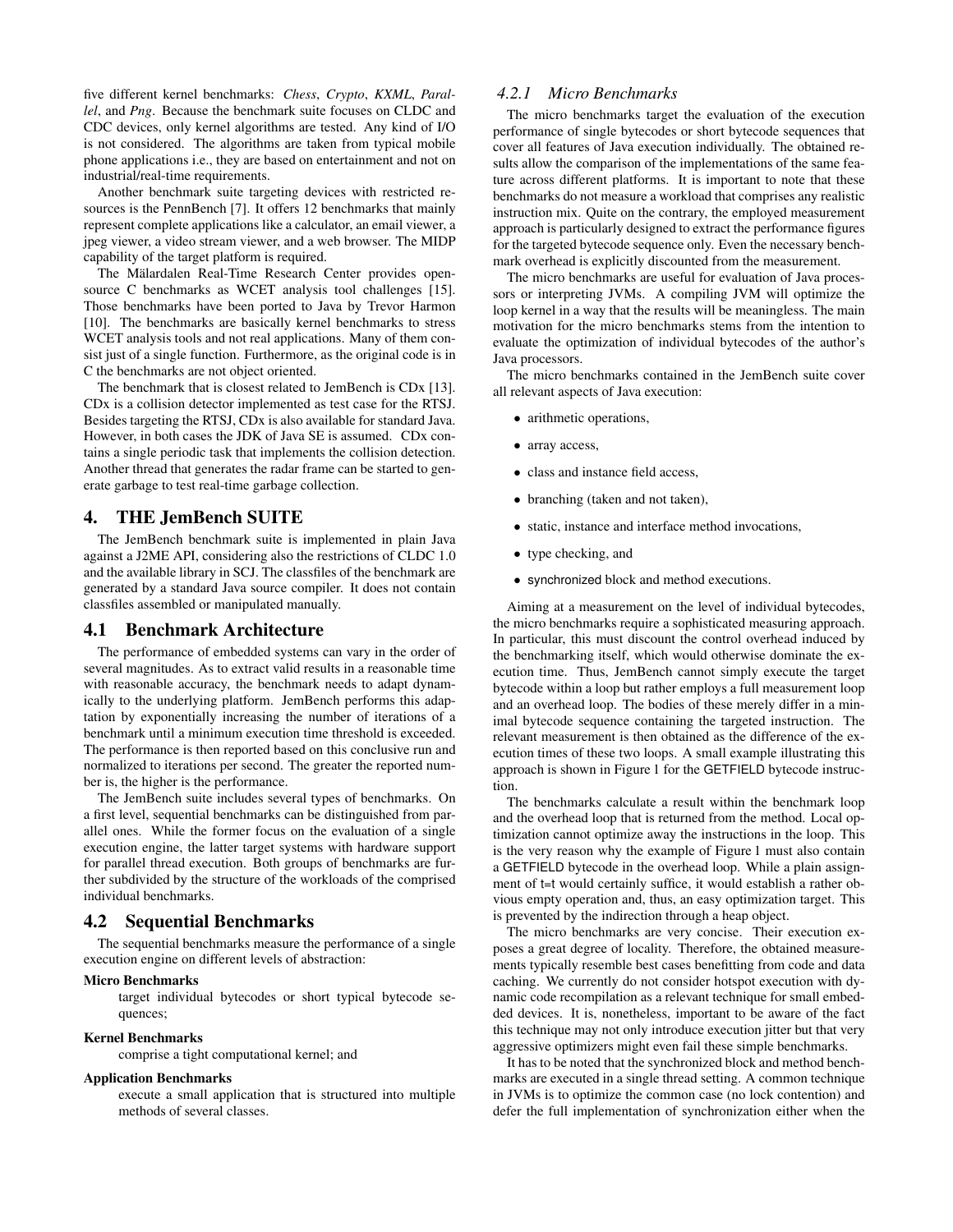

<span id="page-3-0"></span>Figure 1: Discounting of the overhead in the measurement of a micro benchmark for the bytecode **GETFIELD**

lock is contended or when thread switching occurs. In that case, only the best case is measured.

### *4.2.2 Kernel Benchmarks*

The workloads of these benchmarks consist of compact computational kernels. In contrast to the micro benchmarks, these kernels already implement full algorithms. Their focus of measurement is, however, the plain computational power observed for very basic algorithmic workloads. There is no noteworthy workload diversity within a particular benchmark. The kernel benchmarks are also structurally simple with a self-contained algorithmic loop. Lacking complex class hierarchies and invocation patterns, these kernel workloads are still far away from real object-oriented applications.

The performance measurement for the kernel benchmarks is implemented straightforward. The loop of the benchmark iteration counter is simply included in the time measurement as the isolated execution time of the contained kernel is of no particular interest.

The current JemBench suite contains two kernel benchmarks:

#### Sieve

which computes all the primes below 100 using the Sieve of Eratosthenes, and

#### BubbleSort

which initializes an integer array bitonically before sorting it by the bubble sort algorithm.

It has to be noted that kernel benchmarks shall only be used for some initial performance measurement. They are no substitute for complete application benchmarks. The issues with kernel benchmarks, such as Dhrystone or Whetstone, are discussed in a fallacy at p. 63 in [\[11\]](#page-6-21).

#### *4.2.3 Application Benchmarks*

The application benchmarks aim at a realistic approximation of real-world workloads. Two of them are adapted versions of applications that are in industrial use [\[20\]](#page-6-1). They implement simple but already structured tasks. This is reflected in the executed code base, which is factored into several methods distributed over a few classes. Their overall complexity remains, however, far below that of standard desktop applications. As for the kernel benchmarks, the performance measurement is again based on the full runtime of the benchmark iteration loop.

The current JemBench suite contains the following application benchmarks:

#### Kfl

In rail cargo, a large amount of time is spent on loading

and unloading of goods wagons. The contact wire above the wagons is the main obstacle. Balfour Beatty Austria developed and patented a technical solution, the so-called *Kippfahrleitung*, to tilt up the contact wire. Each mast contains a tilt mechanism and a motor that is controlled by an embedded Java system. This was the first commercial project where JOP had to prove that a Java processor is a valuable option for embedded real-time systems. A simulation of both the environment (sensors and actors) and the communication system (commands from the master station) forms part of the benchmark, so as to simulate the real-world workload. The application is written in a very conservative, static programming style. That means, all methods and fields are static – no objects are allocated.

#### Lift

Lift is a lift controller software that is installed in an automation factory in Turkey. The hardware is based on a JOP in a Cyclone FPGA device and an I/O print that was originally developed for the SCADA device TeleAlarm. The controller has just a few inputs (command buttons and input sensors for the hight measurement) and a simple motor control. The I/O devices are simulated in the benchmark environment. Compared to the Kfl benchmark, Lift is written in a more object oriented style, but still avoids to generate garbage at the mission phase.

#### UdpIp

The third application benchmark uses an embedded UDP/IP stack that is in use in two industrial applications. The UD-P/IP stack was developed to be time-predictable, to avoid garbage generation, and to consume minimal resources. In the version that is included in JemBench the UDP/IP stack is small enough to be executed on leJOS [\[24\]](#page-6-22), a tiny interpreting JVM for the RCX robot controller from the LEGO Mind-Storms series. (The packet buffers and their size need to be reduced to fit into the 32 KB memory of the RCX controller.) In the benchmark setting, a client and a server exchange UDP messages via a loopback driver. UdpIp is, similar to the Lift benchmark, written object oriented, but avoids garbage generation. A pool is used to manage the packet buffers. As most code in the UDP/IP stack manipulates the packet buffer, the benchmark stresses integer array accesses.

All three benchmarks contain loop bound annotations and are WCET analyzable. Therefore, they are also used as test cases for WCET analysis of Java programs [\[21\]](#page-6-23).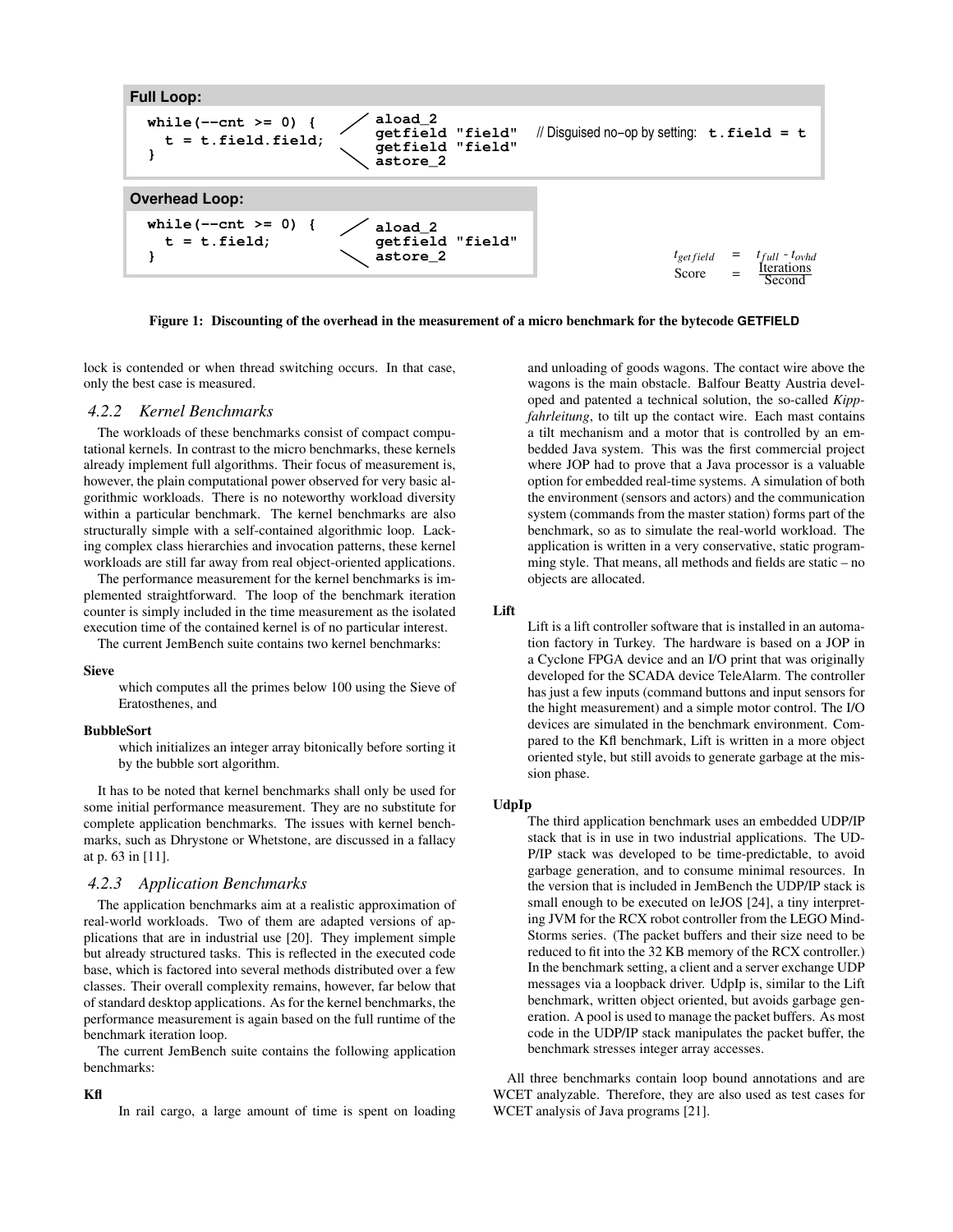The application benchmarks of the current JemBench suite are all inherited from  $JBE^6$  $JBE^6$  (version 1.1). JBE was first presented in [\[19\]](#page-6-24), where JOP was compared with several embedded Java solutions. Since then, it has been used for performance evaluations in several papers by the authors and others. The results obtained for Kfl, Lift, and UdpIp are comparable with JemBench. It is the intention that future versions of JemBench will contain the unchanged source of all former benchmarks, so published results from different versions are comparable.

### 4.3 Multithreaded Benchmarks

There is an increasing support of multiple threads in hardware, either with chip-multithreading (CMT) or chip-multiprocessing (CMP). Therefore, multithreaded benchmarks for embedded systems are needed. Even small embedded Java processors provide support of real concurrency. The three Java processors JOP [\[17\]](#page-6-7), SHAP [\[30\]](#page-6-25), and jamuth [\[27\]](#page-6-26) are all able to work in a multiprocessor configuration. To hide memory latency cycles, jamuth is additionally designed as a multithreaded processor.

All of the multithreaded benchmarks are new to the JemBench suite. Two classes of multithreaded benchmarks are distinguished:

#### Parallel Benchmarks

with a homogeneous workload, which is processed by a number of concurrent worker threads executing the same algorithm (data partitioning), and

#### Streaming Benchmarks

with a heterogeneous workload, in which each thread implements a different processing step on the same original data (process partitioning, pipelining).

#### *4.3.1 Parallel Benchmarks*

The homogeneous workloads of the parallel benchmarks are computations that can be parallelized easily. With a suitably fine granularity of subproblems, these benchmarks scale very well to an arbitrary number of worker threads. This allows the JemBench framework to spawn the computation to exactly one thread of exe-cution for each execution engine<sup>[7](#page-4-1)</sup>. These benchmarks, thus, enable the measurement of the performance of the complete system and its scalability and efficiency under full parallelization.

The parallel benchmarks of the JemBench suite are designed to stress the parallel processing. Nonetheless, they involve some synchronization and inter-thread communication in the distribution of the workload.

The measurements obtained from the parallel benchmarks are necessarily associated with a quantization error, which results from the subdivision into atomic serial subproblems. This error is bounded by the execution time of the subproblem completed last – potentially by the lone work of a single core. As to produce valid results, the fine-granular subproblem division is, therefore, an imperative countermeasure also taken by the benchmarks of the JemBench suite.

Currently, the JemBench suite comprises three parallel benchmarks:

#### Matrix Multiplication

which implements the multiplication of two integer matrices where the computation of each result row represents one subproblem.

#### **NOueens**

which computes all the solutions of the N-Queens Puzzle for

<span id="page-4-0"></span><sup>6</sup><http://www.jopwiki.com/JavaBenchEmbedded>

<span id="page-4-1"></span> $7$ as reported by Runtime.availableProcessors()

 $N = 13$ . The search tree is divided into separate exploration problems after the successful placement of queens within the first four columns.

#### Ray Tracer

which uses ray tracing to compute the projective image of a three-dimensional scene containing two triangles and two balls. The calculated projection screen has a size of 2x3 pixels resulting in the maximum of six parallel execution threads. This benchmark is optional and requires the examined platform to provide floating-point arithmetic for doubles including implementations for the trigonometric functions sin and cos.

### *4.3.2 Streaming Benchmarks*

Streaming benchmarks establish a more realistic scenario with a heterogeneous workload. Inter-thread communication should not dominate the computation but is, nonetheless, an essential part of these benchmarks for forwarding the data from one processing stage to another. The number of processing stages and, thus, threads working on a streaming benchmark is pre-defined. Consequently, these benchmarks do not scale to arbitrary numbers of execution engines but will force some cores to execute multiple threads or to run idle if the benchmark depth does not match the processor count.

The streaming benchmarks are currently represented by a single AES benchmark, which implements a four-stage pipeline:

- 1. The first stage generates well-defined pseudo-random data block,
- 2. which are AES-encrypted by the second pipeline stage before
- 3. being decrypted by the third.
- 4. The fourth stage, finally, computes a simple checksum over the received decrypted data.

This benchmark integrates the AESLightEngine from the Bouncy Castle Crypto Library,<sup>[8](#page-4-2)</sup> which is available under a free open-source license.

# 4.4 Release Policy

JemBench is an extension of the benchmark collection JBE, which contains most of the micro benchmarks, one kernel benchmark, and the application benchmarks. JBE is available in version 1.0 and 1.1. As JemBench is a major update, the source is released under version 2.0 with the final version of this paper. For the review process the version 1.8 was available.

The intention of JBE and JemBench is to provide a platform and releases that stay comparable and compatible to earlier versions of the benchmark suite. Therefore, results with newer embedded Java platforms can be compared against results from earlier publications. Having release versions of JemBench allows us to extend and enhance the benchmark suite in the future.

JemBench is released in source form for easier handling and usage. However, to report results based on JemBench, the benchmarks shall not be changed, except adapting the number of processors for scalability measurements. Furthermore, the release version of the suite shall be included in the report.

We are very interested in collecting numbers for various embedded Java systems and have setup a Wiki page $9$  to collect the results.

<span id="page-4-3"></span><span id="page-4-2"></span><sup>8</sup>See the project website: <http://www.bouncycastle.org/> <sup>9</sup><http://www.jopwiki.com/JemBench>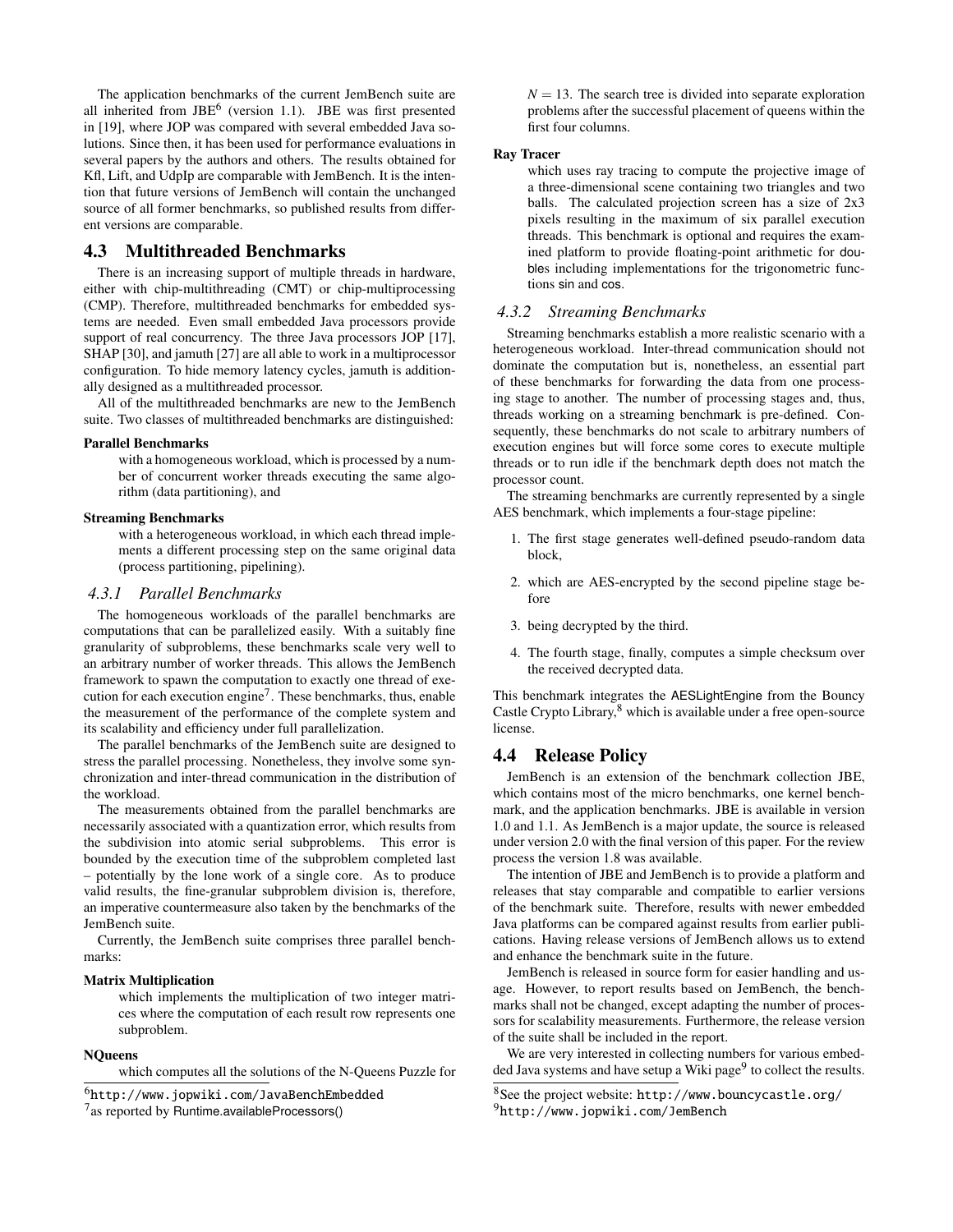<span id="page-5-5"></span>

| <b>Basics</b>          | Table 1: Platform support required by the JemBench suite                          |
|------------------------|-----------------------------------------------------------------------------------|
|                        | • Integer arithmetic $(int, long)$ .                                              |
|                        | • Classes: Object, String, StringBuffer.                                          |
|                        | • System.arraycopy().                                                             |
| <b>Reporting</b>       |                                                                                   |
|                        | • System.currentTimeMillis()<br>- may be replaced within the execution framework. |
|                        | • System.out : java/io/PrintStream.                                               |
| Concurrency            |                                                                                   |
|                        | • Runnable.                                                                       |
|                        | • Thread $-$ may be replaced within the execution framework.                      |
| <b>Particularities</b> |                                                                                   |
| <b>AES</b>             | • java.util.Random.                                                               |
|                        | • Standard double-precision floating-point arithmetic.<br><b>RavTracer</b>        |

- Math: sqrt(), sin(), cos(), toRadians().
- java.util.Vector.

The page is freely editable (after registering a user name to block spam bots).

# <span id="page-5-0"></span>5. BENCHMARK EVALUATION

It is not the intention of this paper to provide benchmark results of individual embedded Java platforms. We want to provide a set of benchmarks that can be executed on a great variation of platforms. Therefore, the usage of language features and the Java library needs to be restricted. As the minimum platform, we selected the CLDC 1.1 [\[26\]](#page-6-0). For a sanity check that JemBench only uses libraries that are available within the CLDC, we run the benchmarks on the Squawk JVM, a certified CLDC-compliant JVM from Sun/Oracle [\[23\]](#page-6-4). Furthermore, the benchmarks where tested on the Java processors jamuth, SHAP, and JOP.

Table [1](#page-5-5) summarizes the library requirements a platform has to meet for the execution of the JemBench suite. Basic integer arithmetic and simple string processing must, of course, be available. JemBench further relies on System.currentTimeMillis() for its time measurement and on the standard printing routines invoked on System.out for the result output. While the default implementation also uses the standard Thread class to implement the concurrency for the multithreaded benchmarks, any other thread abstraction can be easily substituted for it as long as it can execute the Runnables provided by the concrete benchmarks.

Some particular benchmarks require some library support in addition to these basics. None of it goes beyond the capabilities of the CLDC 1.1. However, the floating-point support and the trigonometric functions required by the RayTracer benchmark were not required for the CLDC 1.0. Note that the AES and RayTracer benchmarks are also the only ones generating continuous garbage collection work.

# <span id="page-5-1"></span>6. CONCLUSION AND FUTURE WORK

In this paper we presented the embedded Java benchmark Jem-Bench. The target systems for this benchmark are classic embedded systems, programmed in Java. As those systems are often resource constraint JemBench needs only the minimal Java standard (CLDC 1.1) to execute.

The benchmark suite contains micro benchmarks for measurements of JVM implementation details, kernel benchmarks that can run even on an incomplete JVM, real-world applications, and parallel benchmarks. The real-world applications are the core benchmarks to compare the performance of embedded JVMs. The parallel benchmarks are intended to evaluate possible speedups gained by multithreaded or multiprocessing platforms.

As future work, we intend to add adapted real-world applications that are multithreaded to the parallel workload. The single-threaded benchmarks can be execute on an RTSJ or an SCJ platform. We plan to add the needed wrapper classes for RTSJ and SCJ to the multithreaded benchmarks.

Furthermore, it is not yet clear how a real-time system can be benchmarked. The outcome of a benchmark for a hard real-time system is basically a boolean value: either all deadlines are met or not. We are working on a benchmarking methodology for those real-time systems. The idea is to measure the minimum available slack time in the worst case.

### 7. REFERENCES

- <span id="page-5-3"></span>[1] aJile. aj-100 real-time low power Java processor. preliminary data sheet, 2000.
- <span id="page-5-2"></span>[2] Aonix. Perc pico 1.1 user manual. http://research.aonix.com/jsc/pico-manual.4-19-08.pdf, April 2008.
- <span id="page-5-4"></span>[3] Austin Armbruster, Jason Baker, Antonio Cunei, Chapman Flack, David Holmes, Filip Pizlo, Edward Pla, Marek Prochazka, and Jan Vitek. A real-time Java virtual machine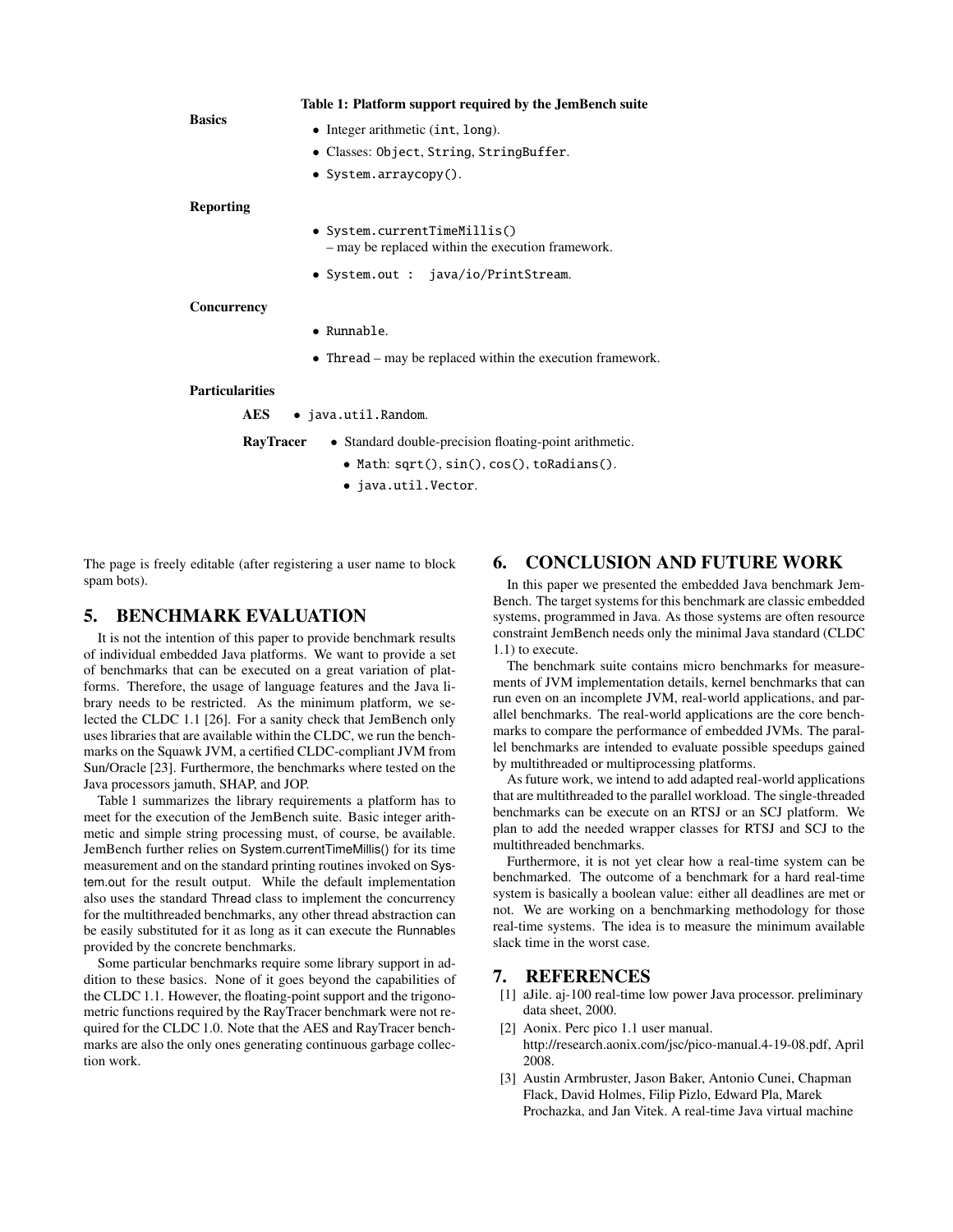with applications in avionics. *Trans. on Embedded Computing Sys.*, 7(1):1–49, 2007.

- <span id="page-6-13"></span>[4] S. M. Blackburn, R. Garner, C. Hoffman, A. M. Khan, K. S. McKinley, R. Bentzur, A. Diwan, D. Feinberg, D. Frampton, S. Z. Guyer, M. Hirzel, A. Hosking, M. Jump, H. Lee, J. E. B. Moss, A. Phansalkar, D. Stefanovic, T. VanDrunen, ´ D. von Dincklage, and B. Wiedermann. The DaCapo benchmarks: Java benchmarking development and analysis. In *OOPSLA '06: Proceedings of the 21st annual ACM SIGPLAN conference on Object-Oriented Programing, Systems, Languages, and Applications*, pages 169–190, New York, NY, USA, October 2006. ACM Press.
- <span id="page-6-14"></span>[5] Stephen M. Blackburn, Kathryn S. McKinley, Robin Garner, Chris Hoffmann, Asjad M. Khan, Rotem Bentzur, Amer Diwan, Daniel Feinberg, Daniel Frampton, Samuel Z. Guyer, Martin Hirzel, Antony Hosking, Maria Jump, Han Lee, J. Eliot B. Moss, Aashish Phansalkar, Darko Stefanovik, Thomas VanDrunen, Daniel von Dincklage, and Ben Wiedermann. Wake up and smell the coffee: evaluation methodology for the 21st century. *Commun. ACM*, 51(8):83–89, 2008.
- <span id="page-6-11"></span>[6] Greg Bollella, James Gosling, Benjamin Brosgol, Peter Dibble, Steve Furr, and Mark Turnbull. *The Real-Time Specification for Java*. Java Series. Addison-Wesley, June 2000.
- <span id="page-6-17"></span>[7] G. Chen, M. Kandemir, N. Vijaykrishnan, and M. J. Irwin. Pennbench: A benchmark suite for embedded java. In *in the IEEE 5th Annual Workshop on Workload Characterization*, 2005.
- <span id="page-6-15"></span>[8] Brian P. Doherty. A real-time benchmark for java<sup>TM</sup>. In *JTRES '07: Proceedings of the 5th international workshop on Java technologies for real-time and embedded systems*, pages 35–46, New York, NY, USA, 2007. ACM.
- <span id="page-6-10"></span>[9] Sudheendra Hangal and Mike O'Connor. Performance analysis and validation of the picojava processor. *IEEE Micro*, 19:66–72, 1999.
- <span id="page-6-19"></span>[10] Trevor Harmon, Martin Schoeberl, Raimund Kirner, and Raymond Klefstad. A modular worst-case execution time analysis tool for Java processors. In *Proceedings of the 14th IEEE Real-Time and Embedded Technology and Applications Symposium (RTAS 2008)*, pages 47–57, St. Louis, MO, United States, April 2008. IEEE Computer Society.
- <span id="page-6-21"></span>[11] John Hennessy and David Patterson. *Computer Architecture: A Quantitative Approach, 3rd ed.* Morgan Kaufmann Publishers Inc., Palo Alto, CA 94303, 2002.
- <span id="page-6-12"></span>[12] Thomas Henties, James J. Hunt, Doug Locke, Kelvin Nilsen, Martin Schoeberl, and Jan Vitek. Java for safety-critical applications. In *2nd International Workshop on the Certification of Safety-Critical Software Controlled Systems (SafeCert 2009)*, York, United Kingdom, Mar. 2009.
- <span id="page-6-20"></span>[13] Tomas Kalibera, Jeff Hagelberg, Filip Pizlo, Ales Plsek, Ben Titzer, and Jan Vitek. Cdx: a family of real-time java benchmarks. In *JTRES '09: Proceedings of the 7th International Workshop on Java Technologies for Real-Time and Embedded Systems*, pages 41–50, New York, NY, USA, 2009. ACM.
- <span id="page-6-5"></span>[14] Andreas Krall and Reinhard Grafl. CACAO – A 64 bit JavaVM just-in-time compiler. In Geoffrey C. Fox and Wei Li, editors, *PPoPP'97 Workshop on Java for Science and Engineering Computation*, Las Vegas, June 1997. ACM.
- <span id="page-6-18"></span>[15] Mälardalen Real-Time Research Center. WCET benchmarks. Available at [http://www.mrtc.mdh.se/projects/wcet/](http://www.mrtc.mdh.se/projects/wcet/benchmarks.html)

[benchmarks.html](http://www.mrtc.mdh.se/projects/wcet/benchmarks.html), accessed 2009.

- <span id="page-6-16"></span>[16] Caffeinemark 3.0 benchmark. Available at <http://www.benchmarkhq.ru/cm30/info.html>, 1997.
- <span id="page-6-7"></span>[17] Christof Pitter and Martin Schoeberl. A real-time Java chip-multiprocessor. *Trans. on Embedded Computing Sys.*, accepted for publication, 2010.
- <span id="page-6-6"></span>[18] Filip Pizlo, Lukasz Ziarek, and Jan Vitek. Real time java on resource-constrained platforms with fiji vm. In *JTRES '09: Proceedings of the 7th International Workshop on Java Technologies for Real-Time and Embedded Systems*, pages 110–119, New York, NY, USA, 2009. ACM.
- <span id="page-6-24"></span>[19] Martin Schoeberl. Evaluation of a Java processor. In *Tagungsband Austrochip 2005*, pages 127–134, Vienna, Austria, October 2005.
- <span id="page-6-1"></span>[20] Martin Schoeberl. Application experiences with a real-time Java processor. In *Proceedings of the 17th IFAC World Congress*, pages 9320–9325, Seoul, Korea, July 2008.
- <span id="page-6-23"></span>[21] Martin Schoeberl, Wolfgang Puffitsch, Rasmus Ulslev Pedersen, and Benedikt Huber. Worst-case execution time analysis for a Java processor. *Software: Practice and Experience*, 40/6:507–542, 2010.
- <span id="page-6-2"></span>[22] Fridtjof Siebert and Andy Walter. Deterministic execution of Java's primitive bytecode operations. In *Proceedings of the Java Virtual Machine Research and Technology Symposium (JVM '01): April 23–24, 2001, Monterey, California, USA. Berkeley, CA*, pages 141–152. USENIX, 2001.
- <span id="page-6-4"></span>[23] Doug Simon, Cristina Cifuentes, Dave Cleal, John Daniels, and Derek White. Java on the bare metal of wireless sensor devices: the squawk Java virtual machine. In *Proceedings of the 2nd international conference on Virtual execution environments (VEE 2006)*, pages 78–88, New York, NY, USA, 2006. ACM Press.
- <span id="page-6-22"></span>[24] Jose Solorzano. leJOS: Java based os for lego RCX. Available at: http://lejos.sourceforge.net/.
- <span id="page-6-3"></span>[25] Sun Microsystems. *J2ME Building Blocks for Mobile Devices, White Paper on KVM and the Connected, Limited Device Configuration (CLDC)*, May 2000.
- <span id="page-6-0"></span>[26] Sun Microsystems. *Connected Limited Device Configuration Specification, Version 1.1*, March 2003.
- <span id="page-6-26"></span>[27] Sascha Uhrig. Evaluation of different multithreaded and multicore processor configurations for sopc. In *SAMOS '09: Proceedings of the 9th International Workshop on Embedded Computer Systems: Architectures, Modeling, and Simulation*, pages 68–77, Berlin, Heidelberg, 2009. Springer-Verlag.
- <span id="page-6-9"></span>[28] Sascha Uhrig and Jörg Wiese. jamuth – an IP Processor Core for Embedded Java Real-Time Systems. In *The 5th International Workshop on Java Technologies for Real-time and Embedded Systems - JTRES 2007*, Vienna, Austria, September 2007.
- <span id="page-6-8"></span>[29] Martin Zabel, Thomas B. Preusser, Peter Reichel, and Rainer G. Spallek. Secure, real-time and multi-threaded general-purpose embedded Java microarchitecture. In *Prceedings of the 10th Euromicro Conference on Digital System Design Architectures, Methods and Tools (DSD 2007)*, pages 59–62, Lübeck, Germany, Aug. 2007.
- <span id="page-6-25"></span>[30] Martin Zabel and Rainer G. Spallek. SHAP — scalable multi-core Java bytecode processor. Technical report, Fakultät Informatik, Technische Universität Dresden, 2009. [ftp://ftp.inf.tu-dresden.de/pub/berichte/](ftp://ftp.inf.tu-dresden.de/pub/berichte/tud09-13.pdf) [tud09-13.pdf](ftp://ftp.inf.tu-dresden.de/pub/berichte/tud09-13.pdf).